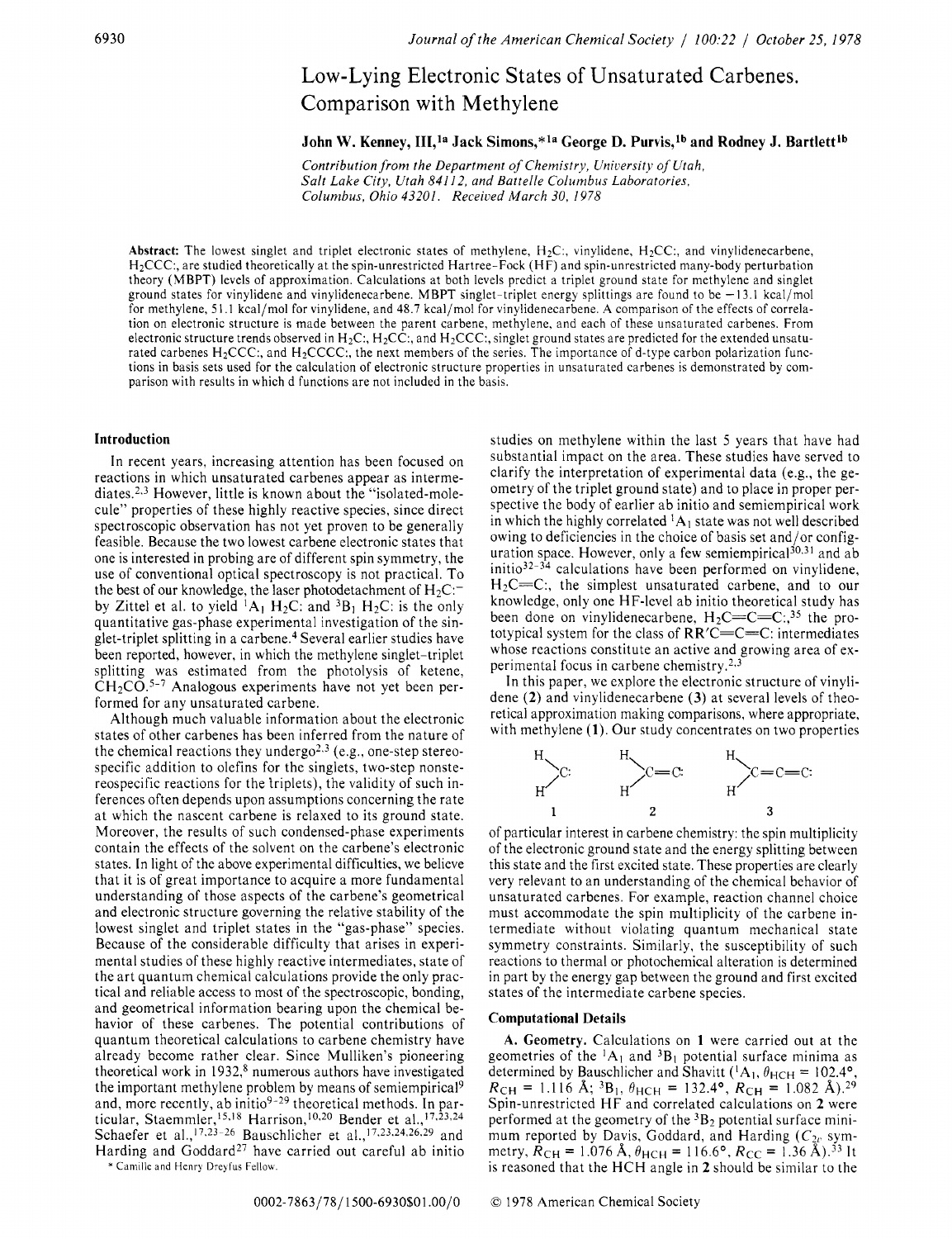## *Simons et al.* / *Electronic States of Unsaturated Carbenes* 693 <sup>1</sup>

ethylene HCH angle. HF-level calculations on this system were also carried out with  $R_{CC} = 1.35$  Å, the geometry these authors identify as the  $A_1$  potential surface minimum. Our HF-level calculations indicate that changes due to the 0.01 A C-C bond distance change are small. Hence, we have restricted our correlated calculations to the Davis, Goddard, and Harding triplet minimum energy geometry. For carbene **3,** all calculations were carried out with the same C-H distances and HCH angle used for **2.** We make the reasonable assumption that these parameters would be influenced only slightly by the attachment of another carbon atom at the opposite end of carbene **2.** The C-C bond distances were shortened to 1.32 **8,**  in **3** to correspond more closely with the C-C distance of 1.3 <sup>1</sup> A reported by Herzberg for the structurally similar species allene,  $H_2C=C=CH_2^{36}$ 

It should be stressed that the singlet-triplet energy splittings we report for carbenes **2** and **3** are vertical rather than adiabatic splittings. Choice of geometries at which to perform ab initio calculations on larger many-electron systems such as **2**  or **3** necessarily involves a compromise between computational expense and detailed knowledge of the potential energy surfaces of the states of interest. While our geometries were selected with careful regard for relevant experimental and theoretical information, the picture of the singlet and triplet potential energy surfaces we present is extremely limited. The arguments advanced by Moule and Walsh with regard to formaldehyde lend support to our assumption of planar  $C_{2v}$ symmetry in the  ${}^{1}A_1$  and  ${}^{3}B_{1,2}$  states of 2 and 3.<sup>37</sup> A more detailed study of these states, which will consider variations of C-C bond coordinates and the HCH angular coordinate, is now in progress and will be reported in a subsequent paper.

**B. Basis Sets.** Three types of basis sets were used in the ab initio calculations. The Dunning  $(4s2p/2s) \equiv (C/H)$  contraction<sup>38</sup> of Huzinaga's (9s4p/4s) primitive Gaussian basis<sup>39</sup> served as the reference basis set in this work. Other basis sets were derived from this by addition d polarization functions, known to be important in theoretical descriptions of 1,10.12,13,15,25.28,29 to the carbene or terminal carbon atoms in **2** and **3.** The need for better description of the terminal carbon atom is suggested by the localization of the nonbonding valence electrons in this region of the unsaturated carbene. In carbene **2,** a basis set containing d functions on both carbon atoms, a duplication of the Davis, Goddard, and Harding basis set,<sup>33</sup> was also used. Comparison between HF-level results on **2**  employing one and two d function basis sets suggests that restriction of the d function to the terminal carbon is a reasonable compromise between basis set size and basis flexibility (e.g., 1A1-3B2 HF-level splitting in **2** is 11.1 kcal/mol with the  $(4s2p,4s2p/2s)$  basis, 17.6 kcal/mol with the  $(4s2p,4s2pld/2s)$ basis, and 15.7 kcal/mol with the (4s2pld,4s2pld/2s) basis.  ${}^{1}A_1$ HF-level energies for the three basis sets are  $-76.7401$ ,  $-76.7592$ , and  $-76.7634$  hartrees, respectively). It is seen that adding a d function on the carbene carbon stabilizes the  ${}^{1}A_1$ HF state by 6.5 kcal/mol relative to the  ${}^{3}B_{2}$  HF state. By including a methylene carbon d function as well, the  ${}^{3}B_{2}$  HF state is stabilized by another 1.9 kcal/mol, which reduces the  ${}^{1}A_1$ stabilization for this basis to 4.6 kcal/mol. Although a carbene carbon d function alone slightly overstabilizes the  ${}^{1}A_1$  HF state, its presence in the basis yields a much better overall picture of the singlet-triplet splitting. For our correlated studies of  $1$ ,  $2$ , and  $3$ , we employ the  $(4s2pld/2s)$ ,  $(4s2pld,4s2pld/2s)$ , and  $(4s2p,4s2p,4s2pld/2s)$  basis sets, respectively. A d function exponent of 0.6769 was used in all of our calculations. $33$ 

**C. Ab Initio Methods.** Symmetry-adapted atomic integrals for use in the HF and correlated calculations were generated by the MOLECULE integral program.<sup>40</sup> This is a component of the PROPAGATOR program system for the calculation of molecular electronic structure, which uses many-body tech-

**Table I.** Methylene  $(H<sub>2</sub>C<sub>1</sub>)$  Calculations<sup>d,e</sup>

| method       | $A_1$       | <sup>3</sup> B <sub>1</sub> |            | $\Delta({}^{1}A_{1}-{}^{3}B_{1})$ |
|--------------|-------------|-----------------------------|------------|-----------------------------------|
| НF           | $-38.8766a$ | $-38.9221$ <sup>a,c</sup>   | $-0.0455a$ | $(-28.6)^{b}$                     |
| MBPT-4       | $-38.9967$  | $-39.0201$                  | $-0.0234$  | $(-14.7)$                         |
| $MBPT-[3-2]$ | $-39.0020$  | $-39.0221$                  | $-0.0201$  | $(-12.6)$                         |
| MBPT-8       | $-39.0012$  | $-39.0220$                  | $-0.0208$  | $(-13.1)$                         |
| $MBPT-[3-3]$ | $-39,0023$  | $-39.0221$                  | $-0.0198$  | $(-12.4)$                         |
|              |             |                             |            |                                   |

<sup>*a*</sup> hartrees (1 hartree = 627.5 kcal/mol). <sup>*b*</sup> kcal/mol. <sup>*c*</sup>  $\langle 2S + 1 \rangle$  $= 3.01$  UHF. <sup>d</sup> (4s2pld/2s) basis set, mixed hydrogen exponential scale factors;  $s_1 \sim (1.2,1.0,1.0), s_2 \sim (1.0).$  Geometries:  ${}^{1}A_1, \theta_{\text{HCH}}$  $= 102.4^{\circ}$ ,  $R_{CH} = 1.116$  Å; <sup>3</sup>B<sub>1</sub>,  $\theta_{HCH} = 132.4^{\circ}$ ,  $R_{CH} = 1.082$  Å.

**Table II.** Vinvlidene  $(H<sub>2</sub>CC)$ : Calculations<sup>d,e</sup>

| method       | ìΑı         | <sup>3</sup> B <sub>2</sub> | $\Delta({}^1A_1-{}^3B_2)$ |              |
|--------------|-------------|-----------------------------|---------------------------|--------------|
| НF           | $-76.7634a$ | $-76.7384$ <sup>a,c</sup>   | 0.0250 <sup>a</sup>       | $(15.7)^{b}$ |
| MBPT-4       | $-77.0146$  | $-76.9354$                  | 0.0792                    | (49.7)       |
| MBPT-[1-1]   | $-77.0193$  | $-76.9375$                  | 0.0818                    | (51.3)       |
| $MBPT-8$     | $-77.0207$  | $-76.9393$                  | 0.0814                    | (51.1)       |
| $MBPT-[3-3]$ | $-77.0215$  | $-76.9401$                  | 0.0814                    | (51.1)       |
| DECI-RSPT-4  | $-77.0016$  | $-76.9295$                  | 0.0721                    | (45.2)       |

*a* hartrees (1 hartree = 627.5 kcal/mol). *b* kcal/mol.  $\frac{c}{2S + 1}$  $= 3.27$  UHF. <sup>d</sup> (4s2pld,4s2pld/2s) basis set, hydrogen exponential scale factor = 1.0. *e* Geometry: <sup>1</sup>A<sub>1</sub>, <sup>3</sup>B<sub>1</sub>;  $\theta_{\text{HCH}}$  = 116.6°,  $R_{\text{CH}}$  = 1.076  $\AA$ ,  $R_{CC} = 1.36 \AA$ .

**Table III.** Vinylidenecarbene (H<sub>2</sub>CCC:) Calculations<sup>d,e</sup>

| method       | $^1A_1$      | 3В.                        | $\Delta({}^{1}A_{1}-{}^{3}B_{1})$ |             |
|--------------|--------------|----------------------------|-----------------------------------|-------------|
| ΗF           | $-114.5800a$ | $-114.5761$ <sup>a.c</sup> | 0.0039a                           | $(2.4)^{b}$ |
| MBPT-4       | $-114.8799$  | $-114.8046$                | 0.0753                            | (47.3)      |
| $MBPT-[1-1]$ | $-114.8929$  | $-114.8081$                | 0.0848                            | (53.2)      |
| MBPT-8       | $-114.8885$  | $-114.8109$                | 0.0776                            | (48.7)      |
| $MBPT-[3-3]$ | $-114.8897$  | $-114.8138$                | 0.0759                            | (47.6)      |
| DECI-RSPT-4  | $-114.8554$  | $-114.7975$                | 0.0579                            | (36.3)      |

*a* hartrees (1 hartree = 627.5 kcal/mol). *b* kcal/mol.  $\frac{c}{2S + 1}$  $= 3.40$  UHF. <sup>d</sup> (4s2p,4s2p,4s2pld/2s) basis set, hydrogen exponential scale factor = 1.2.  $e$  Geometry:  ${}^{1}A_{1}$ ,  ${}^{3}B_{1}$ ;  $\theta_{HCH}$  = 116.6°,  $R_{CH}$  = 1.076  $\AA$ ,  $R_{CC} = 1.32 \text{ Å}$ .

niques<sup>41-44</sup> developed and implemented by two of us (G.P. and R.J.B.). Singlet HF calculations were restricted to be eigenfunctions of spin and spatial symmetry. HF calculations on the triplet states were performed using the spin-unrestricted formalism (UHF) in which spatial parts of orbitals of different spin are allowed to be different. However, each spin orbital was required to be of pure spatial symmetry. For example, orbitals of symmetry  $a_1$  were not allowed to mix with orbitals of other symmetries such as  $b_2$ . Since it is well known that UHF-level calculations are not exact eigenfunctions of spin, expectation values of the spin multiplicity  $(2S + 1)$  were calculated for the triplet states at the UHF level and are reported in Tables I-111.

Correlated calculations were obtained by adding to the HF total energies the many body perturbation theory (MBPT) correlation corrections that arise from double excitation type diagrams (DEMBPT) through eighth order.<sup>41,44</sup> This double excitation method is particularly appropriate for treating diagrams (DEMBPT) through eighth order.<sup>41,44</sup> This double<br>excitation method is particularly appropriate for treating<br>correlation in low-lying <sup>1</sup>A<sub>1</sub> carbene states where  $\sigma^2 \rightarrow \pi^2$ double-excitation configurations are known to be important. For the triplet states, a spin-unrestricted MBPT formalism was used.<sup>45</sup> Since higher order corrections to the average spin multiplicity are introduced by the correlation, this method provides a better approximation to the triplet multiplicity than the UHF. The DEMBPT model is similar in conceptual simplicity to the established double-excitation configuration interaction method (DECI), but avoids the systematic "size-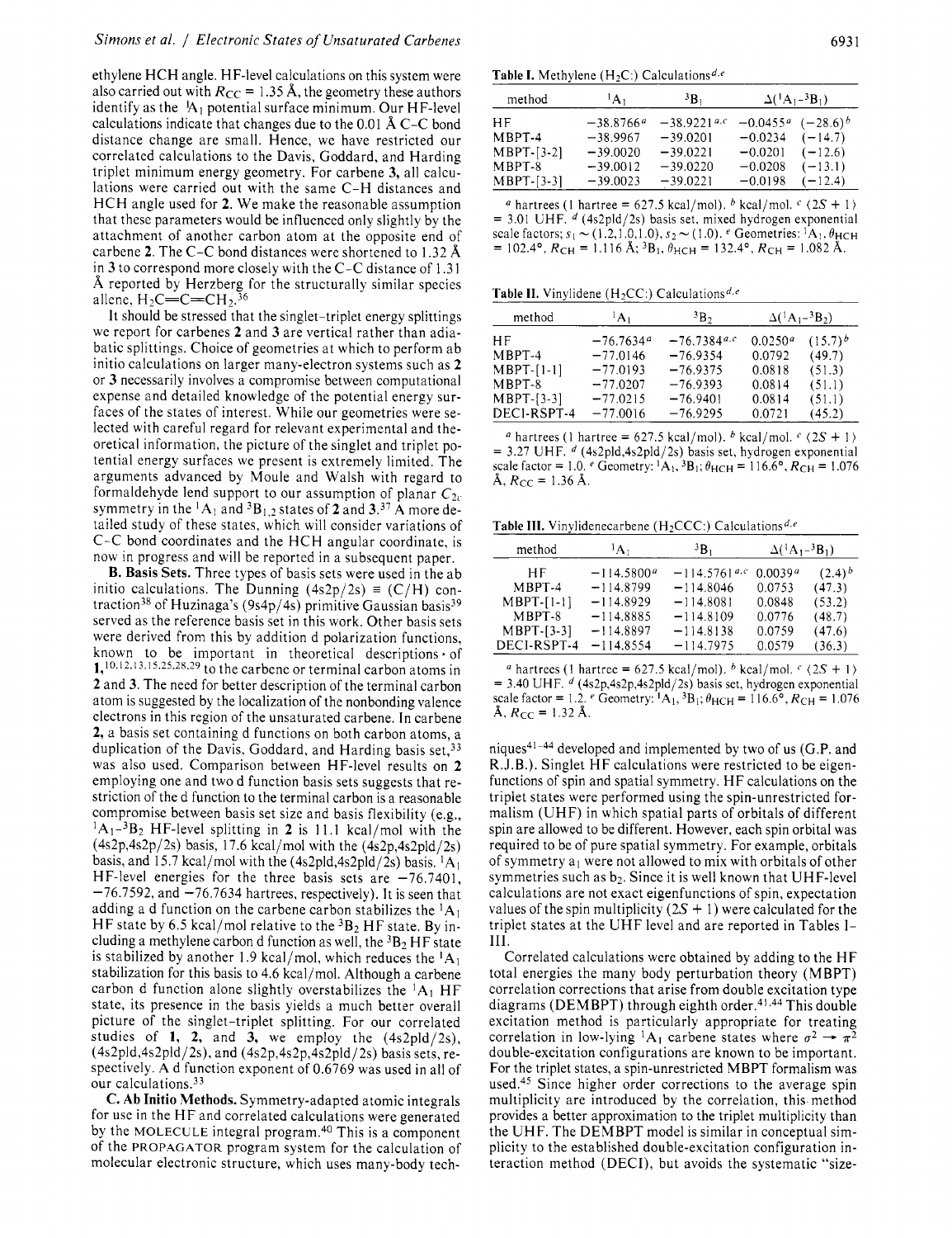Table IV. HF and Correlated <sup>1</sup>A<sub>1</sub>-<sup>3</sup>B<sub>1.2</sub> Energy Splittings, Correlation Energies, and Correlation Energy Differences (kcal/mol)<sup>h</sup>

| carbene                             | $\Delta E_{\rm HF}$                        | $\epsilon_c({}^1A_1)$                                                                         | $\epsilon_c({}^3B_{1,2})$ | Δ€     | $\Delta E_{\text{HF}} + \Delta \epsilon_{\text{c}} = \Delta E_{\text{c}}$                                              |
|-------------------------------------|--------------------------------------------|-----------------------------------------------------------------------------------------------|---------------------------|--------|------------------------------------------------------------------------------------------------------------------------|
| $1 H2C$ :                           | $(-28.6), -25.0, a$<br>$-24.8c$            |                                                                                               |                           |        | $(78.2), 95.3, a 13.9b,c$ $(62.7), 80.9, a 0.0b,c$ $(15.5), 14.4, a 13.9b,c$ $(-13.1), -10.6, a.d-11.1, b$<br>$-10.9c$ |
| $2 H2CC$ :<br>3 H <sub>2</sub> CCC: | $(15.7), 31.0,$ $(27.2)$<br>$(2.4), -1.58$ | $(161.5), 70.7,$ $(103.2^{f}$ $(126.1), 55.8,$ $(98.0^{f} (35.4), 14.9,$ $(5.2^{f}$<br>193.6) | (147.3)                   | (46.3) | $(51.1), 45.9,$ $(32.4)$<br>(48.7)                                                                                     |

*a* Reference 29, (6s4p2d/3s2p) basis set, UHF triplet, multiconfiguration correlation. <sup>b</sup> Reference 29, (6s4p2d/3s2p) basis set, UHF triplet, two-configuration singlet. <sup>c</sup> Reference 25, (9s6p3d/4s2p) basis set, UHF triplet, two-configuration singlet. <sup>d</sup> Reference 27, 5s3p2d/2slp) basis set, multiconfiguration correlation. *e* Reference 33, (4s2pld,4s2pld/2s) basis set, RHF triplet, multiconfiguration correlation. *f* Reference 34, (4s2p,4s2p/2s) basis set, RHF triplet, limited correlation. *g* Reference 35, (6-3 1G\*) polarized basis set, UHF triplet. <sup>h</sup> Our HF and MBPT-8 results appear in parentheses. Basis sets used in our work are 1, (4s2pld/2s); 2, (4s2pld,4s2pld/2s); 3, (4s2p,4s2p,4s2pld/2s). Our HF-level splittings are taken with respect to a UHF triplet.

consistency error" 41,45-48 inherent in the DECI method. Excitations from the carbon Is core electrons were not included in any of the correlated calculations.

Theoretical results for carbenes **1, 2,** and **3** are summarized in Tables I, 11, and 111, respectively. Table IV provides a comparative listing of singlet-triplet splittings and correlation energies for carbenes **1, 2,** and **3.** Results from other recent theoretical studies on these systems are also included in this table. In addition to the linear sums of MBPT corrections through fourth and eighth order, MBPT corrections were resummed using  $[1-1]$ ,  $[3-2]$ , and  $[3-3]$  Padé approximants<sup>49-52</sup> to provide other estimates of the infinite-order results. Also reported in Tables I1 and Ill are the fourth-order Rayleigh-Schrödinger perturbation theory (RSPT) approximations to the DECI calculation. The difference between the approximate DECI results and the MBPT results is a rough measure of the size-consistency error of the DECI method.<sup>41,43,48</sup> As these tables show, the magnitude of the size-consistency error increases substantially with the number of electrons from about 6 kcal/mol for **2** (1 **4** electrons) to 12 kcal/mol for **3** (20 electrons).

The calculations were performed in double precision on a Univac 1108 at the University of Utah and in single precision on a CDC 6400 at Battelle Columbus Laboratories. The time required for calculations on the  ${}^{3}B_{2}$  state of 2 (H<sub>2</sub>CC:) breaks down as follows: integral generation, 15 min; 30 SCF iterations, 3 min; unrestricted two-electron integral transformation, 1 1 min; unrestricted MBPT calculations through eighth order, <sup>11</sup>min.

#### **Electronic Structure Details**

**A. Methylene.** Our discussion of the low-lying states of unsaturated carbenes **2** and **3** is conveniently prefaced by a simple orbital description of the two lowest states of carbene **1.** Following the IUPAC suggestion for molecules with  $C_{2v}$  symmetry,<sup>37</sup> the *z* axis is chosen as the molecular symmetry axis and the hydrogens are assumed to lie in the *yz* plane. With this convention,  $\sigma$  orbitals along the *z* axis have  $a_1$  symmetry,  $\pi$ orbitals perpendicular to the molecular plane have  $b_1$  symmetry,  $\pi$  orbitals parallel to the molecular plane and perpendicular to the *z* axis have b<sub>2</sub> symmetry, and C-H bonding orbitals have either  $a_1$  or  $b_2$  symmetry. We retain this convention for carbenes **2** and **3.** 

The simple molecular orbital (MO) picture of the  ${}^{3}B_{1}$ ground state of carbene **1** is shown in A. It consists of a filled carbon 1s atomic orbital with  $a_1$  symmetry, two C-H bonding orbitals of  $a_1$  and  $b_2$  symmetry, and a nonbonding valence orbital occupancy designated by  $\sigma \pi$ , or  $a_1 b_1$ :



$$
|^{3}B_{1}\rangle_{H_{2}C}
$$
:  $\simeq [1a_{1}^{2}2a_{1}^{2}1b_{2}^{2}]3a_{1}1b_{1} \equiv [core]a_{1}b_{1}$  (1)

The first excited state of 1, the  ${}^{1}A_1$  state, can be described as a mixture of the two configurations B and C, with B the dominant configuration and C the secondary but important  $3a_1^2$ <br>  $\rightarrow$  lb<sub>1</sub><sup>2</sup> double-excitation configuration of B:

$$
|{}^{1}A_{1}\rangle_{H_{2}C} \simeq C_{B}[\text{core}] a_{1}^{2} + C_{C}[\text{core}] b_{1}^{2} \qquad (2)
$$

Thus in eq 2, we have  $|C_B|$  )  $|C_C|$  with the condition  $|C_B|^2$  +  $|C_C|^2 \approx 1$  (e.g.,  $C_B = 0.9617$  and  $C_C = 0.1943$  in the CI study of O'Neil, Schaefer, and Bender<sup>11</sup>). Several authors have pointed out that the two-configuration description of the  ${}^{1}A_{1}$ state is necessary to ensure treatment of the  $a_1$  and  $b_1$  valence orbitals on an equivalent footing at a "HF" level of approximation.<sup>10,12,13,25,26,28</sup> In the <sup>3</sup>B<sub>1</sub> ground state, the single configuration A suffices, since the valence orbital occupancy includes both of these orbitals.

It should be noted that with the two-configuration valence description of the  ${}^{1}A_1$  state and the single-configuration function for the  ${}^{3}B_{1}$  state, Meadows and Schaefer<sup>25</sup> and Bauschlicher and Shavitt<sup>29</sup> obtained adiabatic  ${}^{1}A_{1}-{}^{3}B_{1}$  energy splittings for 1 of  $-10.9$  and  $-11.1$  kcal/mol, respectively. However, these values are in almost exact agreement with the best multiconfiguration results of Bauschlicher and Shavitt,<sup>29</sup> and independently, Harding and Goddard,<sup>27</sup> at  $-10.6$  kcal/ mol. From this, we conclude that the  ${}^{1}A_{1}$  and  ${}^{3}B_{1}$  core-electron correlation energies are nearly identical, which allows the simple orbital descriptions (eq 1 and *2)* to model accurately the distinctive valence characteristics of these states.

Single-configuration HF calculations on both states of **1**  (i.e.,  $\overline{C}_B = 1$ ,  $\overline{C}_C = 0$  in eq 2) by Meadows and Schaefer<sup>25</sup> and Bauschlicher and Shavitt<sup>29</sup> gave splittings of  $-24.8$  and  $-25.0$ kcal/mol, respectively. Thus, a correlation contribution of  $|24.8 - 10.9|^{25} = |25.0 - 11.0|^{29} = 13.9$  kcal/mol can be ascribed to the double-excitation configuration C of the  ${}^{1}A_{1}$  state. While multiconfiguration correlation significantly lowers the energy of each state (e.g., with respect to single-configuration HF values, Bauschlicher and Shavitt report that CI lowers the  ${}^{1}A_{1}$  energy by 95.3 kcal/mol and the  ${}^{3}B_{1}$  energy by 80.9 kcal/mol), almost all of the  $[95.3 -80.9] = [25.0 - 10.6] =$ **14.4** kcal/mol HF-CI differential decrease can be attributed to the presence of configuration C in the multiconfiguration  ${}^{1}A_1$  state, since this value is within 0.5 kcal/mol of the 13.9 kcal/mol one- vs. two-configuration differential decrease calculated with the same basis set and geometry.29 Thus, including the double-excitation configuration C in the  ${}^{1}A_{1}$  state description, either at the two- or multiconfiguration level, lowers the <sup>1</sup>A<sub>1</sub> excited state energy about 14 kcal/mol relative to the corresponding  ${}^{3}B_{1}$  ground-state energy, hence diminishing the  ${}^{1}A_{1}$ -3B<sub>1</sub> splitting by this amount as well. These results are summarized in Table **IV.** 

To test the applicability of the MBPT method as a model for carbene electronic structure within our choice of basis set, we performed calculations on the  ${}^{1}A_1$  and  ${}^{3}B_1$  states of 1 at the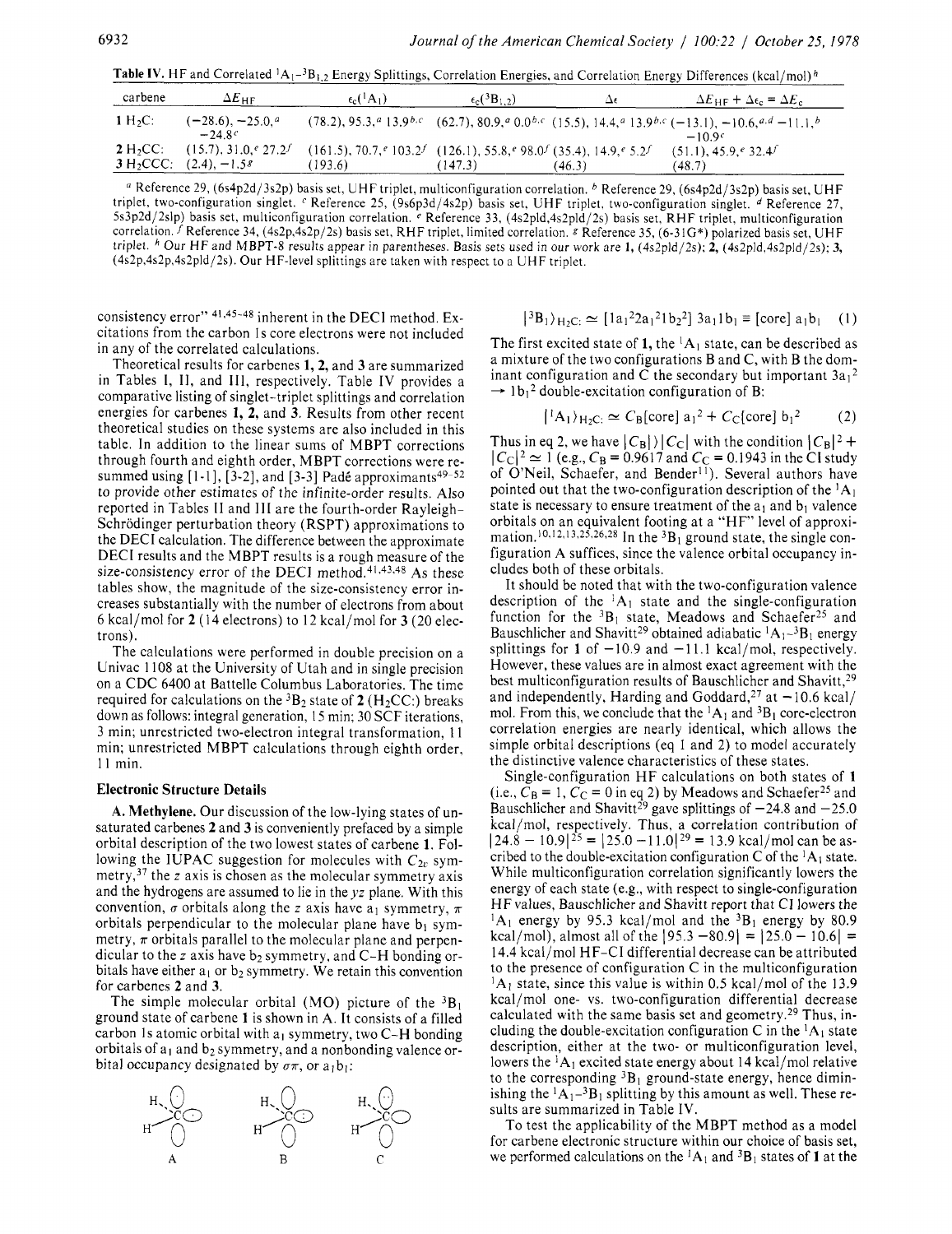minimum energy geometries reported by Bauschlicher and Shavitt.<sup>29</sup> These results are presented in Table I. It is interesting to note that when both states are correlated through eighth order in the MBPT, the singlet-triplet splitting is diminished with respect to our single-configuration HF splitting by  $|28.6 - 13.1| = 15.5$  kcal/mol.

The final eighth-order MBPT splitting of  $-13.1$  kcal/mol comes within *2.5* kcal/mol of the best extended basis set CI estimates of  $-10.6$  kcal/mol.<sup>27,29</sup> This can be considered excellent agreement given the modest (4s2pld/2s) polarized basis function space over which the MBPT is defined in our calculations, since Bauschlicher and Shavitt got a full CI splitting of  $-12.2$  kcal/mol when they employed a comparable, but slightly better, (4s2pld/2slp) basis set.<sup>29</sup> Significantly, the extended polarized basis sets used in these other studies of **1**  (e.g.,  $(9s6p3d/4s2p)$ ,<sup>25</sup> (6s4p2d/3s2p)<sup>29</sup>) also yielded HF-level **IAI-~BI** splittings whose magnitudes are about 4 kcal/mol smaller than our HF-level splitting of  $-28.6$  kcal/mol (see Table **IV).** Thus, our results demonstrate that the MBPT method is capable of rendering adequate descriptions of both states of interest within our choice of basis.

The effectiveness of the two-configuration  ${}^{1}A_1$  and the one-configuration  ${}^{3}B_{1}$  valence descriptions in 1 suggests that considerations of valence electronic structure in **2** and **3** will provide good insights into the nature of the low-lying states of these unsaturated carbenes as well. Even though the valence electronic structures of **2** and **3** are more complicated than the simple valence configurations A-C of **1,** the descriptions of the lowest triplet states of these unsaturated carbenes will be dominated by configurations analogous to **A,** while configurations analogous to B and C will contribute significantly to the lowest singlet states. The MBPT theory provides a convenient means for building a state description around such dominant configurations while automatically taking account of other significant configurations that manifest themselves in unsaturated carbene states. In what follows, we will make frequent reference to configurations that arise from various occupancies of the valence orbitals of **2** and **3.** The relative importance of these configurations will be adduced from simple structure and bonding arguments.



**B. Vinylidene.** The dominant valence configurations of **2**  corresponding to configurations A-C of **1** are D-F. To these configurations, we must also add another valence configuration, G.



Configuration G does not preserve the C-C  $\pi$  bond, but it is still favorable on the basis of orbital energetics (i.e., it can be viewed as a double excitation from the  $b_1 \pi$  orbital, the highest occupied molecular orbital (HOMO) of the dominant singlet configuration C, to the lowest unoccupied molecular orbital (LUMO) of C, the  $b_2 \pi$  orbital. Configurations D and F, on the other hand, involve excitations from the  $a_1$   $\sigma$ HOMO-1 orbital of E). From configurations D-G for **2,** which correspond to all possible valence configurations of the appropriate spin and spatial symmetry, we can write the state descriptions

$$
|{}^{3}B_{2}\rangle_{\text{H}_{2}\text{CC}:}\simeq[\text{core}] a_{1}b_{1}{}^{2}b_{2}
$$
 (3)

$$
|^1A_1\rangle_{H_2CC}
$$
  $\simeq$   $C_E[core] a_1^2b_1^2 + C_F[core] b_1^2b_2^2$   
+  $C_G[core] a_1^2b_2^2$  (4)

where  $|C_E|^2 + |C_F|^2 + |C_G|^2 \approx 1$  in eq 4.

The core in carbene 2 consists of two filled carbon 1s atomic orbitals with a<sub>l</sub> symmetry, a C-C  $\sigma$  bond with a<sub>l</sub> symmetry, and two C-H bonding orbitals with  $a_1$  and  $b_2$  symmetry. The valence region is comprised of a  $\pi$  bonding orbital with  $b_1$ symmetry and, depending on the state or configuration, a  $\pi$ nonbonding orbital with  $b_2$  symmetry lying in the plane of the hydrogens, and a hybridized nonbonding  $\sigma$  orbital with a<sub>1</sub> symmetry.

To understand the bonding and state ordering in **2,** it is helpful to make comparisons between it and carbene **1.** Directing our attention to the valence region, we note that carbene **2** differs from carbene **1** in three important ways. First, the  $\pi$ valence nonbonding orbital in  $1$  has  $b_1$  symmetry, but in  $2$  it has  $b_2$  symmetry and lies in the molecular plane. The possibility for a hyperconjugative interaction between the  $b_2$  C-H bond and the  $b_2$  nonbonding orbital must be considered in both the <sup>1</sup>A<sub>1</sub> and <sup>3</sup>B<sub>2</sub> states of **2**. Second, the bonding  $b_1 \pi$  orbital in the valence region of **2** has no analogue in carbene **1.** As we have seen, double excitations from this orbital can give rise to another valence configuration contribution to the  ${}^{1}A_1$  state, G. Third, the orbitals localized on the carbene atoms of **1** and **2**  are hybridized in different ways. For example, triplet state Mulliken population analysis shows that the four  $L$  shell (i.e., 2s22p2) carbene carbon electrons of **2** are hybridized as 33

$$
pp(sp)^2 \sim p_{b_1(CC_{\pi})} p_{b_2(nb_{\pi})} (sp)_{a_1(CC_{\sigma})} (sp)_{a_1(nb_{\sigma})} (5)
$$

contrasting with the

 $p(sp^2)^3 \sim p_{b_1(nb \pi)} (sp^2)_{a_1(CH)} (sp^2)_{b_2(CH)} (sp^2)_{a_1(nb \sigma)}$  (6)

hybridization found in triplet **l.26929** Similarly, singlet **2** exhibits

$$
p(s«1p~1) (s~2p«1)2 ~ pb1(CC π) (s«1p~1)a1(CC σ)× [(s~2p«1)a1(nb σ)]2 (7)
$$

carbene carbon hybridization, $33$  whereas the hybridization in singlet **1** is26,29

singlet **1** is<sup>20,25</sup>  
\n
$$
(s^{1}p^{-2})^2 (s^{-2}p^{-1})^2 \sim (s^{1}p^{-2})_{a_1(CH)}
$$
  
\n $\times (s^{1}p^{-2})_{b_2(CH)} [(s^{-2}p^{-1})_{a_1(nb\sigma)}]^2$  (8)

The singlet valence configurations B in **1** and E,G in **2** all arise from placement of the nonbonding electron pair in an  $a_1 \sigma$ valence orbital. From eq 5-8, it is seen that the  $a_1 \sigma$  nonbonding valence orbital in **2** has greater s character and hence lower orbital energy than the analogous orbital in  $1$  (e.g.,  $-0.46$ ) hartree in singlet **2** vs. -0.39 hartree in singlet **1).** The greater s character of this valence orbital helps to make singlet orbital occupancy in **2** more favorable energetically.

In view of these differences between carbenes **1** and **2,** particularly carbene carbon orbital hybridization and the additional singlet configuration G, our prediction of a  ${}^{1}A_1$  ground state for **2** is not surprising. The ab initio calculations of Davis, Goddard, and Harding<sup>33</sup> and Dykstra and Schaefer,<sup>34</sup> as well as recent experimental data,<sup>3</sup> also suggest singlet spin multiplicity for the ground state of **2.** Early HF and semiempirical studies on this carbene predicted a singlet ground state as well.<sup>30-32</sup> The correlation contributions of the  $a_1^2 \rightarrow b_2^2$  and  $b_1^2 \rightarrow b_2^2$  double excitation configurations F and G in 2 lower the energy of the  ${}^{1}A_{1}$  ground state, thereby increasing the magnitude of the calculated  ${}^{1}A_{1}$ <sup>-3</sup>B<sub>2</sub> energy splitting relative to the splitting determined with single-configuration state descriptions (i.e., only configuration  $E$  for the  ${}^{1}A_{1}$  state, configuration D for the  ${}^{3}B_{2}$  state). Thus, we find that the  ${}^{3}B_{2}$  state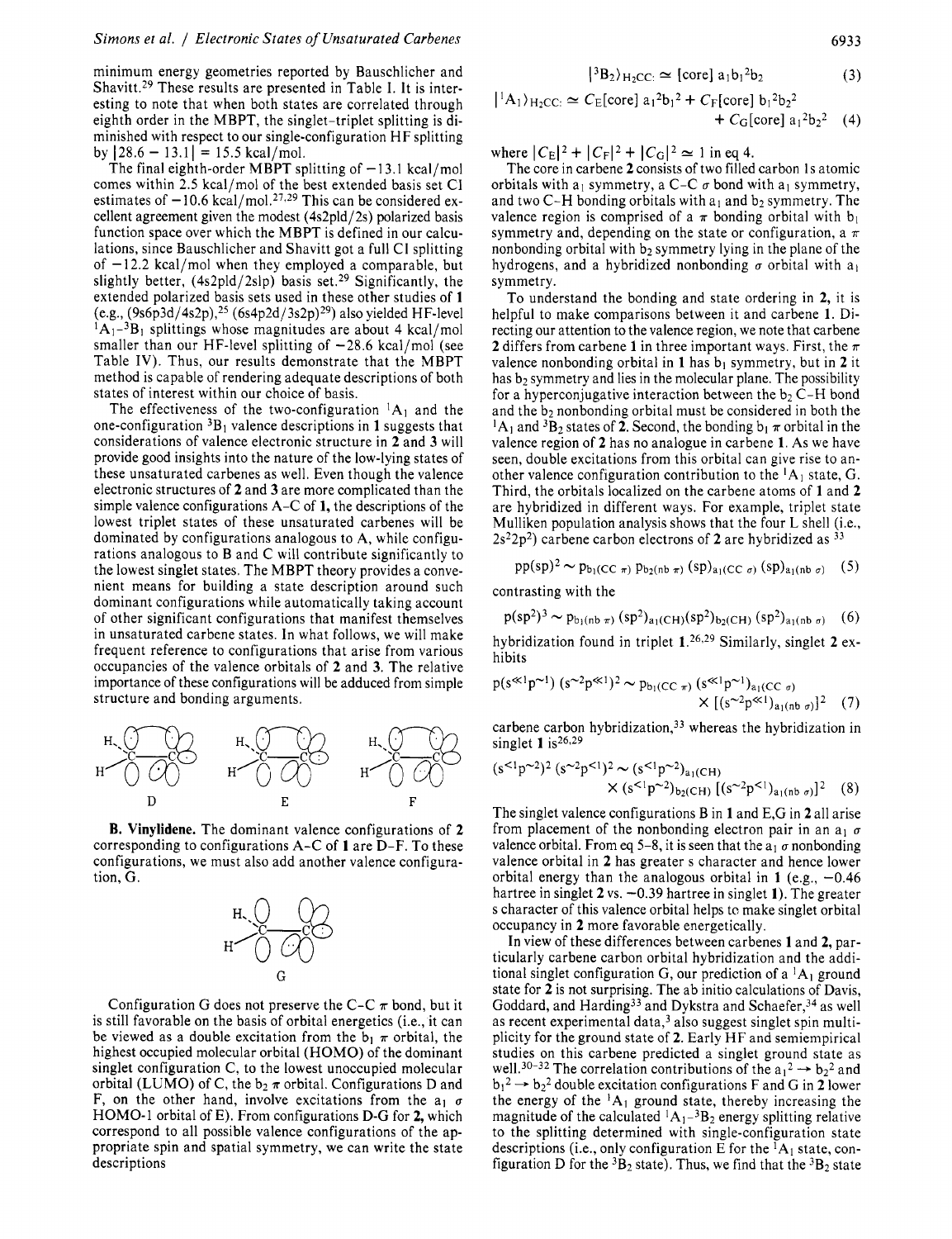of 2 lies 51.1 kcal/mol above the  ${}^{1}A_1$  state in an eighth-order MBPT calculation where account is taken of the  ${}^{1}A_{1}$  configurations F and G as well as all other double excitation configurations, but our HF-level single-configuration calculations place this excited triplet state only 15.7 kcal/mol above the  ${}^{1}A_1$ state (see Table II). Since the  ${}^{1}A_1$  state lies above the  ${}^{3}B_1$  state in carbene 1, the effect of the analogous  $a_1^2 \rightarrow b_1^2$  double excitation configuration C in this system is to diminish the magnitude of the  ${}^{1}A_{1}{}^{-3}B_{1}$  splitting relative to a HF-level splitting.

On the basis of semiempirical MIND0/2 calculations, Bodor et al.31 predicted that the 3B2 state of **2** lies 20.5 kcal/ mol above the  ${}^{1}A_{1}$  ground state, a result qualitatively confirmed in the work of Dykstra and Schaefer, $34$  who obtained a singlet-triplet splitting of 32.4 kcal/mol with their selfconsistent electron pair (SCEP) method, which includes a modest treatment of electron correlation. Our MBPT results are in good agreement with the generalized valence bond  $(GVB)$  study of Davis, Goddard, and Harding,  $33$  which, with careful account of correlation effects in both the  ${}^{1}A_{1}$  and  ${}^{3}B_{2}$ states, yielded a singlet-triplet splitting of 45.9 kcal/mol for **2** at slightly different state geometries from those we selected. The larger magnitude of the HF level singlet-triplet splitting in 2 reported by these authors (i.e.,  $31.0^{33}$  and  $27.2$  kcal/mol<sup>34</sup> vs. our corresponding value of 15.7 kcal mol) can be attributed to their use of a restricted Hartree-Fock (RHF) rather than a UHF triplet. The UHF necessarily yields a lower triplet energy than the RHF, thereby stabilizing the  ${}^{3}B$ <sub>2</sub> HF state relative to the  ${}^{1}A_1$  HF state. Since the triplet is above the singlet in **2,** the use of a UHF triplet gives rise to a smaller singlet-triplet splitting at the HF level.

**C. Vinylidenecarbene.** The dominant valence configurations of **3** analogous to A-C of **1** and D-F of **2** are shown in H-J. Carbene **3** also has an important group of valence configurations K-O arising from excitations out of the  $b_1$  and  $b_2$  bonding



 $\pi$  orbitals of H-J. It is easily seen that configuration K, a  $b_2^2$ <br>  $\rightarrow b_1^2$  (i.e., HOMO  $\rightarrow$  LUMO) excitation of the singlet configuration I, is analogous to configuration G in carbene **2.**  However, the configurations L-0 of **3** have no counterparts in either **1** or **2.** The contributions of configurations H-0 to the lowest singlet and triplet states of **3** are given by



$$
|^{3}B_{1}\rangle_{H_{2}CCC:} \simeq C_{H}[core] a_{1}b_{1}^{2}b_{2}^{2}b_{1'}
$$
  
+  $C_{O}[core] a_{1}b_{2}^{2}b_{1''}^{2}b_{1'''}$  (9)

$$
+ |A_1\rangle_{H_2CCC:} \simeq C_1[core] a_1^2b_1^2b_2^2 + C_3[core] b_1^2b_2^2b_1^2 + C_K[core] a_1^2b_1^2b_1^2 + C_L[core] a_1^2b_2^2b_1^2 + C_M[core] a_1^2b_2^2b_1^2 + C_N[core] b_2^2b_1^2b_1^2
$$
 (10)

where  $|C_H|^2 + |C_O|^2 \approx 1$  and  $|C_I|^2 + |C_J|^2 + |C_K|^2 + |C_L|^2$ <br>+  $|C_M|^2 + |C_N|^2 \approx 1$  in eq 9 and 10.

The core electrons in  $3$  occupy three  $a_1$  carbon 1s orbitals, two  $a_1$  C-C  $\sigma$  bonding orbitals, and two C-H bonding orbitals with  $a_1$  and  $b_2$  symmetry. In addition to the usual  $a_1 \sigma$  and  $b_1 \sigma$  $\pi$  nonbonding orbitals, the valence region of this carbene includes a  $b_1 \pi$  bond between the methylene and center carbon atoms, a  $b_2 \pi$  bond between the center and terminal carbon atoms, a  $b_1$ <sup>*n*</sup>  $\pi$  orbital with bonding character between the center and terminal carbon atoms, and a nonbonding  $b_1 \text{w} \pi$ orbital localized on the methylene carbon. As in carbene **2,** the a1 **cr** valence nonbonding orbital of **3** exhibits sp hybrid character in the triplet state and  $s^2p^{\ll 1}$  character in the singlet, but the  $b_1/\pi$  nonbonding orbital is again perpendicular to the molecular plane, as in carbene **1.** Both of these nonbonding orbitals are localized on the terminal carbon atom of carbene **3** in our simple MO pictures H-J, which are analogous to the basic configurations A-C in carbene **1.** In this system, however, we must consider intravalence correlation between the electrons in the bonding and nonbonding  $\pi$  orbitals of b<sub>l</sub> symmetry, as indicated by the presence of configurations L-0. This important correlation effect has no direct analogue in either carbene 1 or 2. While the  $b_2 \pi$  nonbonding valence orbital in carbene 2 can in principle correlate with the  $b_2$  C-H bond, this core-valence hyperconjugative correlation is not expected to be as important as the intravalence correlation we find in **3.**  Theoretical studies of correlation in the analogous formaldehyde oxygen  $b_2 \pi$  orbital<sup>53</sup> support our prediction of a small b2 core-valence correlation contribution in carbene **2.** 

We consider now the effects of this intravalence  $b_1 \pi$  electron correlation on the states of **3**. In the  ${}^{3}B_1$  state of **3**, it is seen that the electron in the  $b_1$  valence nonbonding  $\pi$  orbital can correlate with the  $b_1$  valence bonding electron pair to give a diradical triplet configuration O (i.e.,  $H_2C-C\equiv C$ .). This accounts for some lowering of the  ${}^{3}B_1$  state energy relative to that of the  ${}^{1}A_1$  state. However, the  ${}^{1}A_1$  state, inherently a highly correlated state in all carbenes, becomes even more highly correlated in  $3$  owing to  $b_1$  nonbonding orbital delocalization. In addition to configurations I and J, which have analogues in both **1** and **2,** and K, the analogue of G in **2,** three more con-In addition to configurations I and J, which have analogues in<br>both 1 and 2, and K, the analogue of G in 2, three more con-<br>figurations, L, the  $b_1^2 \rightarrow b_1^2$  excitation of I, and the two<br>zwitterionic configurations, M an  $H_2C^-$ -C $\equiv C^+$ ), analogues of the triplet configuration O, appear in **3** as a result of correlation of the  $b_1 \pi$  electrons. Configuration L, an important valence configuration in singlet **3,**  has no similar counterpart in the triplet. Thus, the  $b_1$  intravalence correlation in **3** preferentially stabilizes the  ${}^{1}A_1$  state over the  ${}^{3}B_1$  state.

From these considerations, together with the predominantly s character of the  $a_1 \sigma$  nonbonding orbital, a singlet ground state is predicted for **3.** Hartzler's experimental results suggest a singlet ground state for  $(CH<sub>3</sub>)<sub>2</sub>CCC$ ; the methyl-substituted analogue of  $3^{3,54}$  Our HF-level calculations, in which the  ${}^{1}A_1$ state is assumed to be configuration I and the  ${}^{3}B_{1}$  state is assumed to be configuration H, show that the  ${}^{3}B_1$  state lies only 2.4 kcal/mol above the  ${}^{1}A_{1}$  ground state. With correlation, the splitting increases to 48.7 kcal/mol, indicating a differential correlation increase of 46.3 kcal/mol for the  ${}^{1}A_{1}$  state. As expected, the increase in the correlation energy of the  ${}^{1}A_1$  state, which arises from including the effects of the electron pair delocalization configurations J-N, is greater in magnitude than the  ${}^{3}B_{1}$  correlation energy increase due to configuration O, which describes the delocalization of the lone  $b_1$  electron in this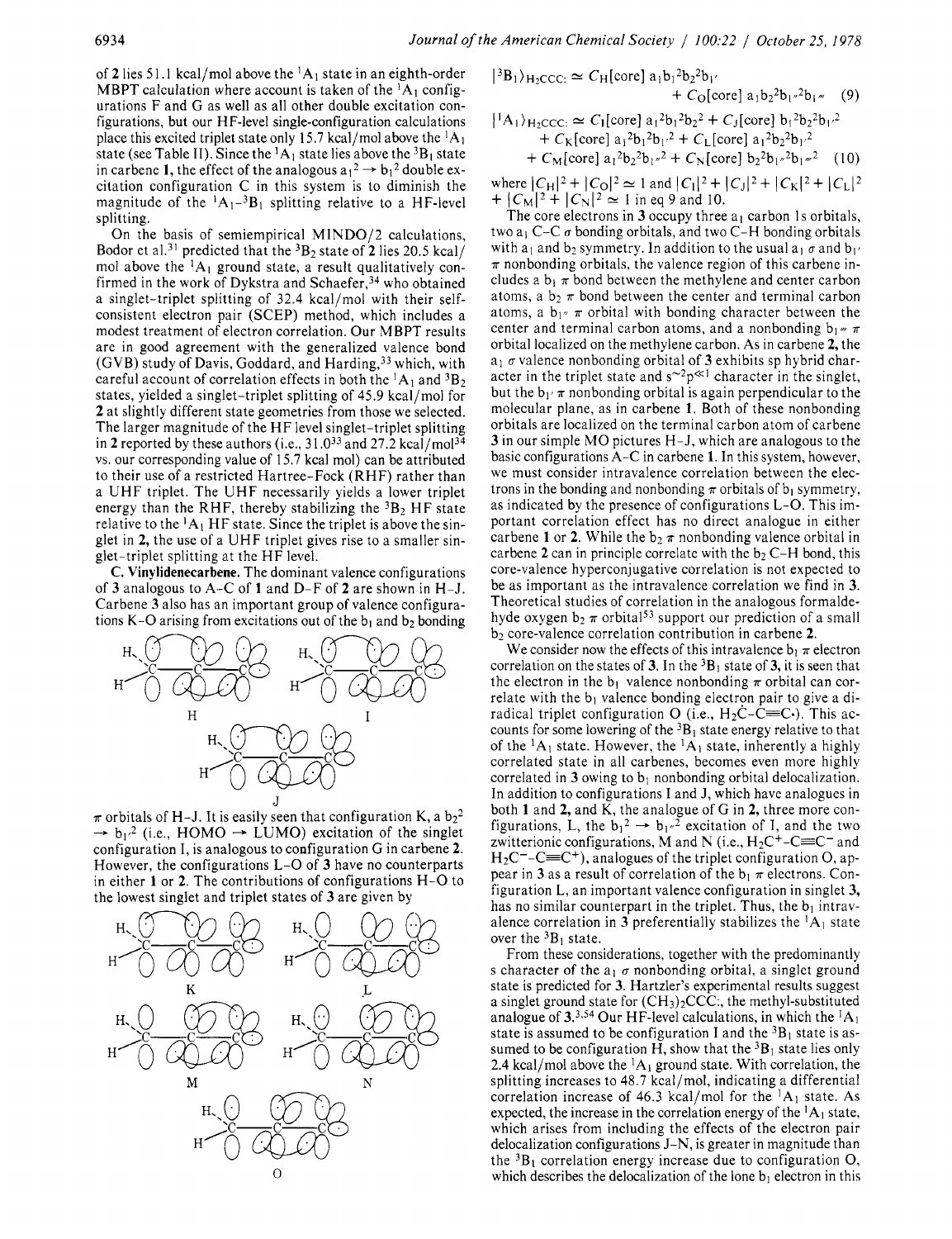#### triplet (see Table IV).

It is interesting to note that Hehre et al. find the singlet state of **3** to lie above the triplet at the single-configuration HF level.<sup>35</sup> As basis set quality is improved, however, the magnitude of the singlet-triplet splitting reported by these authors decreases from  $-25.6$  kcal/mol (STO-3G basis) by only  $-1.5$ kcal/mol (6-31G\* basis including d-type polarization functions).<sup>35</sup> These calculations illustrate that improvements to the basis set, particularly provisions for d-type polarization flexibility, bring about a significant preferential stabilization of the lowest singlet over the lowest triplet in **3,** a pattern also seen in theoretical studies of **1** and 2. Similarly, our preliminary HF test calculations on **3** employing a nonpolarized basis set also placed the triplet beneath the singlet by  $-4.8$  kcal/mol. Since basis set augmentation and treatment of correlation, the two major ways to improve the quality of an ab initio theoretical study, both favor the singlet ground state, it is expected that any more complete study of **3** will confirm our predicted state ordering for this system. However, it should be kept in mind that our basis set for **3,** which contains d functions only on the carbene carbon, is slightly biased against the <sup>3</sup>B<sub>1</sub> state. Our theoretical results for carbene **3** are summarized in Table **111.** 

**D. Trends and Predictions.** Listed in Table IV are the  ${}^{1}A_1$ and  ${}^{3}B_{1,2}$  correlation energies, correlation energy differences, and uncorrelated and correlated energy splittings for carbenes **1, 2,** and **3.** From the second and third columns of this table, we see that the magnitude of the correlation energy of both the  ${}^{1}A_{1}$  and  ${}^{3}B_{1,2}$  states increases as the complexity of the carbene species increases. In addition, the figures in the fourth column of the table indicate that the  ${}^{1}A_{1}{}^{-3}B_{1,2}$  correlation energy difference increases with increasing carbene size (i.e., the correlation energy increase of the  ${}^{1}A_{1}$  state is proportionately larger than the increase of the  ${}^{3}B_{1,2}$  correlation energy as the carbene system itself becomes larger). This trend reflects the proliferation of singlet valence configurations as carbene size increases. At the HF level, however, the splitting between the  ${}^{1}A_{1}$  and  ${}^{3}B_{1,2}$  state diminishes in magnitude going from 2 to **3;** the 3B1,2 HF state is consequently stabilized relative to the  ${}^{1}A_1$  HF state in the larger unsaturated carbenes. Since the singlet state is more correlated than the triplet, a single-configuration approximation will always describe the triplet more accurately than the singlet. The latter trend would of course be expected to continue for extended unsaturated carbenes such as **4** and *5,* where increased nonbonding orbital delocalization would enhance the  ${}^{3}B_{1,2}$  HF state energy stabilization



(i.e., as carbene size increases, a single configuration represents a proportionately smaller component of the true correlated singlet than the true triplet. Consider the number of singlet and triplet valence configurations required for carbenes **1-3: 1,**   $2S-1T$ ; 2,  $3S-1T$ ; 3,  $6S-2T$ ). In fact, a HF single-configuration prediction of triplet ground states for **4** and *5* is suggested by the trend shown in the first column of Table IV.

The above HF- and correlated-level trends imply that stabilization of the  ${}^{1}A_1$  state due to greater s hybrid character of the doubly occupied nonbonding  $a_1 \sigma$  orbital becomes proportionately less important as carbene complexity increases, allowing other features of electronic structure, particularly electron correlation and nonbonding  $\pi$  orbital delocalization, to dominate. Since the  ${}^{1}A_1$  state is inherently a more correlated state than the  ${}^{3}B_{1,2}$  state, we expect the large correlation and delocalization contributions arising from a more complex system to amplify the basic differences in the two states, thereby giving preferential stabilization to the  ${}^{1}A_{1}$  state, as suggested by the trend in the fourth column of Table IV. Again, this follows from our observation that the number of configurations required to describe the singlet well increases more rapidly with carbene size than the number required for an equivalent treatment of the triplet. On the basis of these trends, we predict singlet ground states for carbenes **4** and *5,*  since the strong correlation effects and  $\sigma^2 \rightarrow \pi^2$ ,  $\pi^2 \rightarrow \pi^2$  delocalization influences in these systems would be expected to pull the  ${}^{1}A_1$  states beneath the triplet states, counteracting the "artificial" trend of  ${}^{3}B_{1,2}$  state stabilization at the HF level and the weak delocalization stabilization effect of the single nonbonding  ${}^{3}B_{1,2}$   $\pi$  electron at the correlated level. Finally, it should be noted that given an extended valence  $\pi$  region, the lowest 3A2 states of **4** and *5,* which can be thought to rise from  $b_1b_2$  valence occupancy, may approach in energetic stability the corresponding  ${}^{3}B_{1,2}$  states of these species.

Our results also show that carbene carbon d functions must be present in basis sets for **2** and **3** to ensure accurate theoretical description of the low-lying states of these species. We find that the carbene carbon d functions preferentially stabilize the <sup>1</sup>A<sub>1</sub> states of **2** and **3**. This effect is well documented in recent theoretical studies on carbene **1.** For example, the erroneously large methylene (carbene 1)  ${}^{1}A_{1}{}^{-3}B_{1}$  splitting of  $-22.2$ kcal/mol, computed by O'Neil, Schaefer, and Bender using the nonpolarized  $(4s2p/2s)$  basis together with multiconfiguration state descriptions,<sup> $1$ </sup> shows that even the multiconfiguration approach cannot completely compensate for a lack of basis set polarization flexibility. **In** the work of Meadows and Schaefer<sup>25</sup> and Bauschlicher and Shavitt<sup>29</sup> on **1,** however, simple one- and two-configuration state descriptions, used in conjunction with excellent polarized HF-limit basis sets, gave the correct  ${}^{1}A_{1}$ - ${}^{3}B_{1}$  splitting of  $\sim$ -11 kcal/mol. Thus, it is not surprising to find that adequate theoretical description of the more correlated singlet states of unsaturated carbene systems requires a corresponding polarization flexibility in the basis. Without such flexibility, we find that even the state ordering in **3** is reversed at the HF level.

#### **Conclusion**

Our ab initio calculations predict a triplet ground state for methylene **(1)** and singlet ground states for both vinylidene **(2)**  and vinylidenecarbene **(3).** The lowest excited state in each of these unsaturated carbene systems is found to have triplet spin multiplicity. Singlet-triplet energy splittings of  $-13.1$ , 51.1, and 48.7 kcal/mol were computed for **1,2,** and **3,** respectively. The greater s character of the nonbonding  $a_1 \sigma$  orbital on the and 48.7 kcal/mol were computed for 1, 2, and 3, respectively.<br>The greater s character of the nonbonding  $a_1 \sigma$  orbital on the<br>terminal carbon and correlation effects arising from  $\sigma^2 \rightarrow \pi^2$ <br>and  $\sigma^2$  and 2 and intern terminal carbon and correlation effects arising from  $\sigma^2 \rightarrow \pi^2$ <br>and  $\pi^2 \rightarrow \pi^2$  configuration interaction of the valence electrons are identified as important factors in the stabilization of the singlet states of unsaturated carbenes. Preferential stabilization of the singlet state in carbene 3 due to  $b_1 \pi$  orbital delocalization is discussed and its implications are noted for extended unsaturated carbenes. Singlet ground states are predicted for the extended unsaturated carbenes H2CCCC: **(4)** and H<sub>2</sub>CCCCC: (5) on the basis of singlet state correlation stabilization trends observed in carbenes 2 and **3.** The importance of carbon d-type polarization functions in unsaturated carbene basis sets is demonstrated. We find that this d function polarization flexibility preferentially stabilizes the singlet state, as in methylene.

**Acknowledgment.** The reviewers' comments and suggestions are gratefully acknowledged. J.W.K. wishes to thank Professor Peter J. Stang for many stimulating discussions and for making available a preprint copy of his review article on unsaturated carbenes.

#### **References and Notes**

- (1) **(a)** University of Utah; (b) Battelle Columbus Laboratories.
- **(2)** (a) **M. Jones,** Jr., and R. **A. Moss,** "Carbenes", Vol. I **and** II. Wiley, New York.